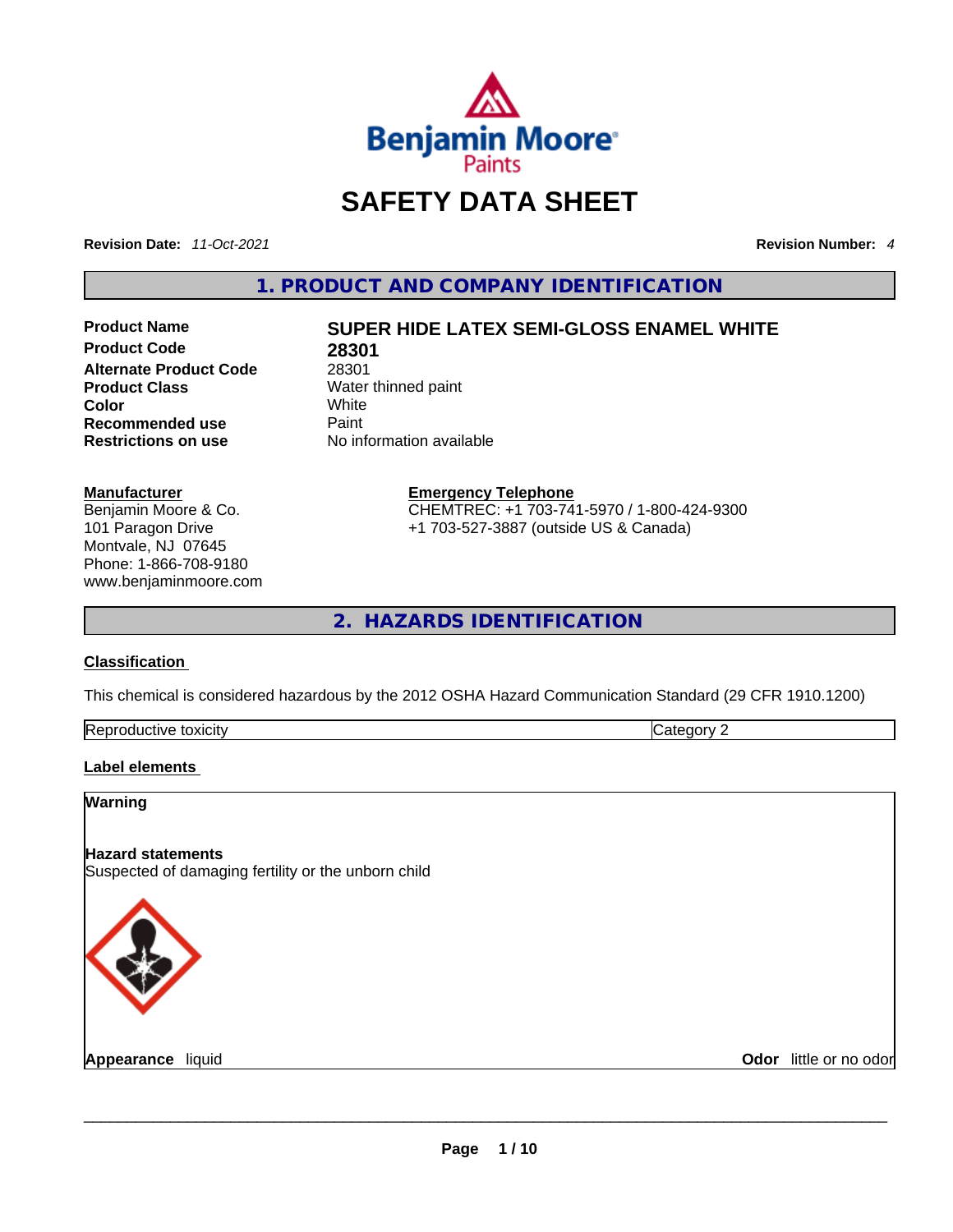#### **Precautionary Statements - Prevention**

Obtain special instructions before use

Do not handle until all safety precautions have been read and understood Use personal protective equipment as required

#### **Precautionary Statements - Response**

IF exposed or concerned: Get medical advice/attention

#### **Precautionary Statements - Storage**

Store locked up

#### **Precautionary Statements - Disposal**

Dispose of contents/container to an approved waste disposal plant

#### **Hazards not otherwise classified (HNOC)**

Not applicable

# **Other information**

No information available

 **WARNING:** This product contains isothiazolinone compounds at levels of <0.1%. These substances are biocides commonly found in most paints and a variety of personal care products as a preservative. Certain individuals may be sensitive or allergic to these substances, even at low levels.

## **3. COMPOSITION INFORMATION ON COMPONENTS**

| <b>Chemical name</b>                                                         | CAS No.    | Weight-%    |
|------------------------------------------------------------------------------|------------|-------------|
| Titanium dioxide                                                             | 13463-67-7 | $15 - 20$   |
| Kaolin                                                                       | 1332-58-7  | - 5         |
| Propanoic acid, 2-methyl-, monoester with<br>2,2,4-trimethyl-1,3-pentanediol | 25265-77-4 | 1 - 5       |
| Propylene glycol                                                             | 57-55-6    | - 5         |
| Ammonia                                                                      | 7664-41-7  | $0.1 - 0.5$ |
| Trimethylolpropane                                                           | 77-99-6    | $0.1 - 0.5$ |

| 4. FIRST AID MEASURES                                                                                    |
|----------------------------------------------------------------------------------------------------------|
| No hazards which require special first aid measures.                                                     |
| Rinse thoroughly with plenty of water for at least 15 minutes and consult a<br>physician.                |
| Wash off immediately with soap and plenty of water while removing all<br>contaminated clothes and shoes. |
| Move to fresh air. If symptoms persist, call a physician.                                                |
| Clean mouth with water and afterwards drink plenty of water. Consult a physician<br>if necessary.        |
|                                                                                                          |
|                                                                                                          |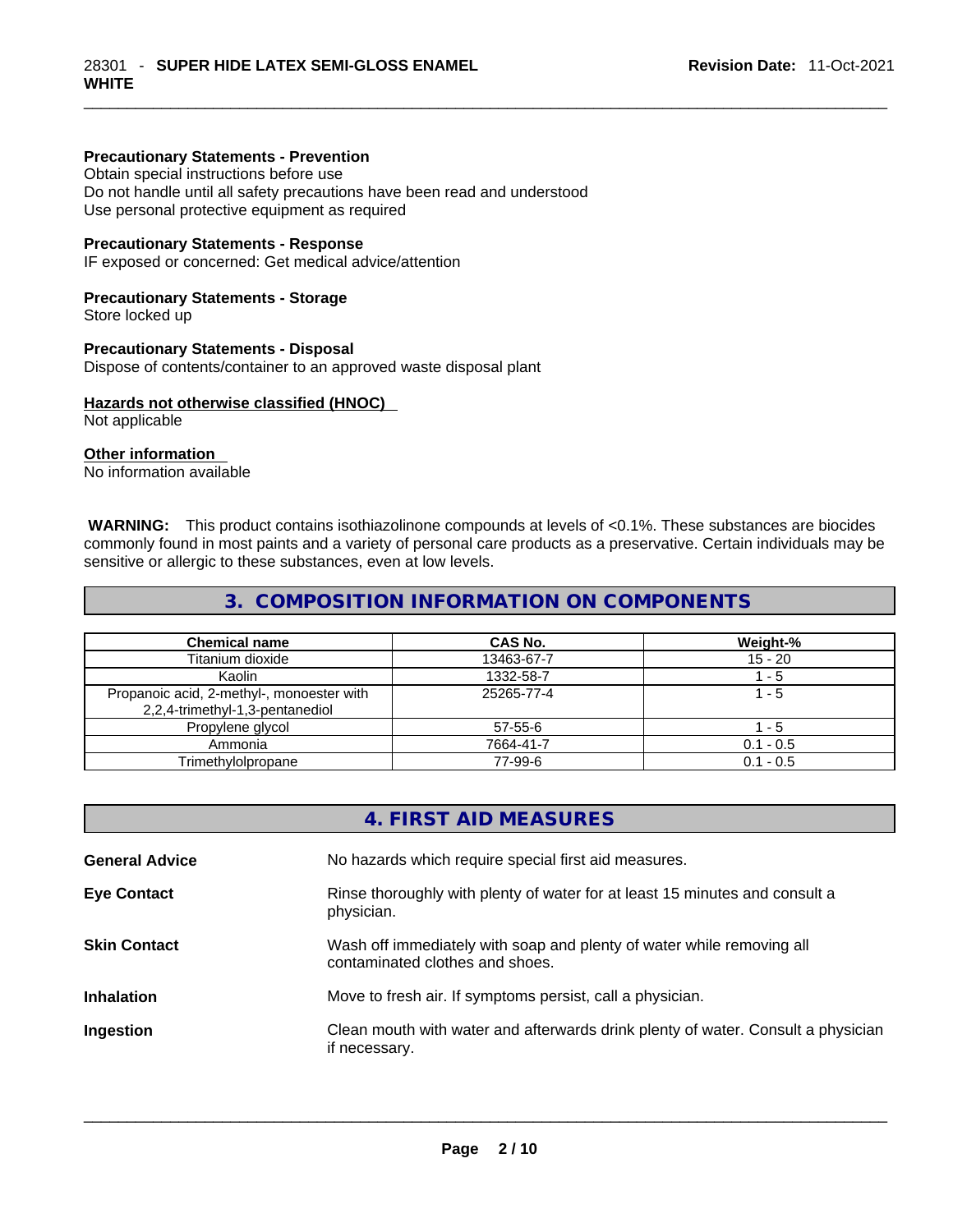| <b>Most Important</b><br><b>Symptoms/Effects</b>                                                  | None known.            |                                                                                                                                              |  |                                                          |
|---------------------------------------------------------------------------------------------------|------------------------|----------------------------------------------------------------------------------------------------------------------------------------------|--|----------------------------------------------------------|
| <b>Notes To Physician</b>                                                                         | Treat symptomatically. |                                                                                                                                              |  |                                                          |
|                                                                                                   |                        | 5. FIRE-FIGHTING MEASURES                                                                                                                    |  |                                                          |
| <b>Suitable Extinguishing Media</b>                                                               |                        | circumstances and the surrounding environment.                                                                                               |  | Use extinguishing measures that are appropriate to local |
| Protective equipment and precautions for firefighters                                             |                        | As in any fire, wear self-contained breathing apparatus<br>pressure-demand, MSHA/NIOSH (approved or equivalent)<br>and full protective gear. |  |                                                          |
| <b>Specific Hazards Arising From The Chemical</b>                                                 |                        | Closed containers may rupture if exposed to fire or<br>extreme heat.                                                                         |  |                                                          |
| <b>Sensitivity to mechanical impact</b>                                                           |                        | No.                                                                                                                                          |  |                                                          |
| Sensitivity to static discharge                                                                   |                        | No                                                                                                                                           |  |                                                          |
| <b>Flash Point Data</b><br>Flash point (°F)<br>Flash Point (°C)<br><b>Method</b>                  |                        | Not applicable<br>Not applicable<br>Not applicable                                                                                           |  |                                                          |
| <b>Flammability Limits In Air</b>                                                                 |                        |                                                                                                                                              |  |                                                          |
| Lower flammability limit:<br><b>Upper flammability limit:</b>                                     |                        | Not applicable<br>Not applicable                                                                                                             |  |                                                          |
| Health: 2<br>NFPA                                                                                 | Flammability: 0        | Instability: 0                                                                                                                               |  | <b>Special: Not Applicable</b>                           |
| <b>NFPA Legend</b><br>0 - Not Hazardous<br>1 - Slightly<br>2 - Moderate<br>3 - High<br>4 - Severe |                        |                                                                                                                                              |  |                                                          |

*The ratings assigned are only suggested ratings, the contractor/employer has ultimate responsibilities for NFPA ratings where this system is used.* 

*Additional information regarding the NFPA rating system is available from the National Fire Protection Agency (NFPA) at www.nfpa.org.* 

# **6. ACCIDENTAL RELEASE MEASURES**

| <b>Personal Precautions</b>      | Avoid contact with skin, eyes and clothing. Ensure adequate ventilation. |
|----------------------------------|--------------------------------------------------------------------------|
| <b>Other Information</b>         | Prevent further leakage or spillage if safe to do so.                    |
| <b>Environmental precautions</b> | See Section 12 for additional Ecological Information.                    |
| <b>Methods for Cleaning Up</b>   | Soak up with inert absorbent material. Sweep up and shovel into suitable |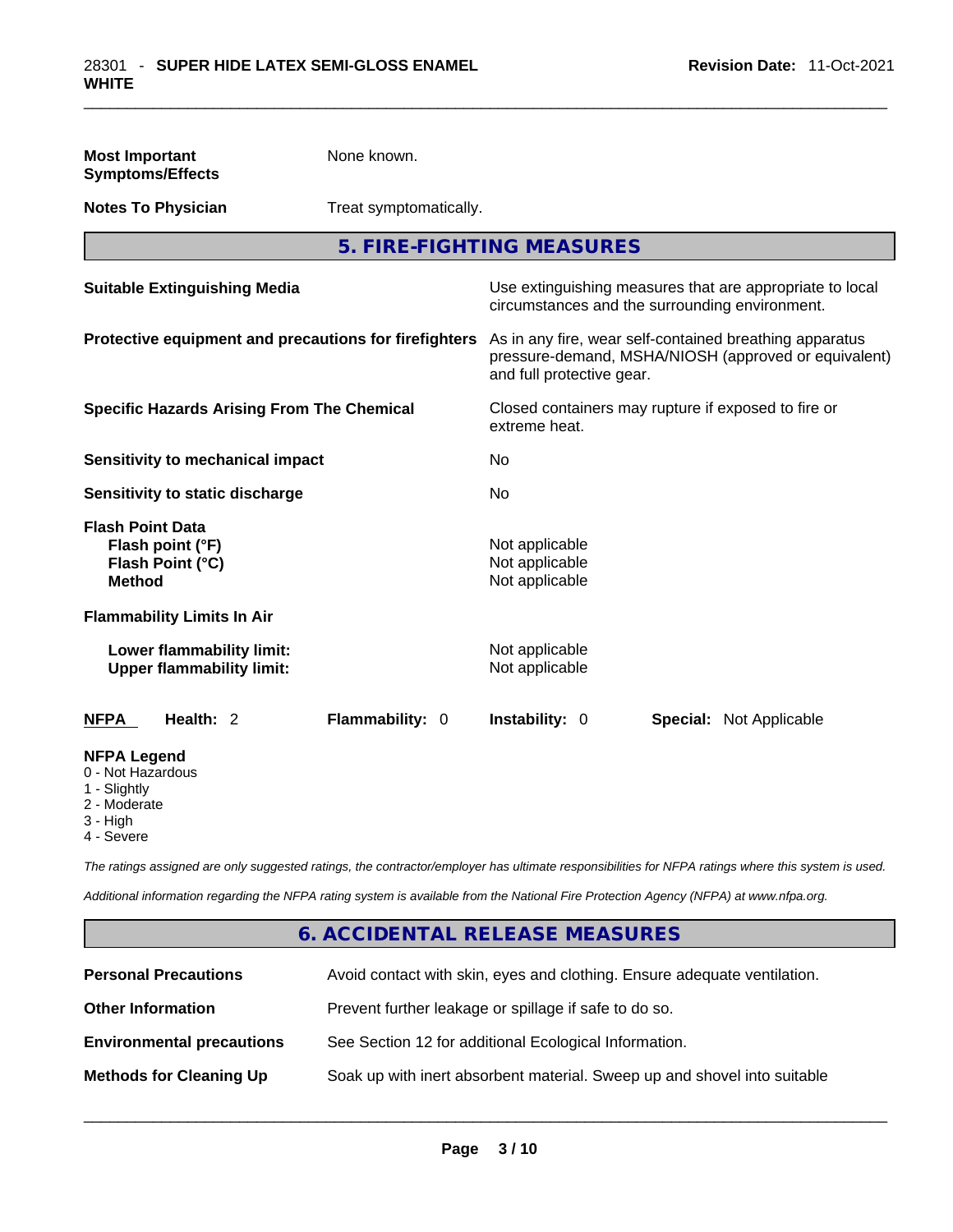containers for disposal.

|                               | 7. HANDLING AND STORAGE                                                                                                                                                          |
|-------------------------------|----------------------------------------------------------------------------------------------------------------------------------------------------------------------------------|
| <b>Handling</b>               | Avoid contact with skin, eyes and clothing. Avoid breathing vapors, spray mists or<br>sanding dust. In case of insufficient ventilation, wear suitable respiratory<br>equipment. |
| <b>Storage</b>                | Keep container tightly closed. Keep out of the reach of children.                                                                                                                |
| <b>Incompatible Materials</b> | No information available                                                                                                                                                         |
|                               |                                                                                                                                                                                  |

# **8. EXPOSURE CONTROLS/PERSONAL PROTECTION**

#### **Exposure Limits**

| <b>Chemical name</b> | <b>ACGIH TLV</b>                           | <b>OSHA PEL</b>            |
|----------------------|--------------------------------------------|----------------------------|
| Titanium dioxide     | TWA: $10 \text{ mg/m}^3$                   | 15 mg/m $3$ - TWA          |
| Kaolin               | TWA: $2 \text{ mg/m}^3$ particulate matter | 15 mg/m <sup>3</sup> - TWA |
|                      | containing no asbestos and <1%             | $5 \text{ mg/m}^3$ - TWA   |
|                      | crystalline silica, respirable particulate |                            |
|                      | matter                                     |                            |
| Ammonia              | STEL: 35 ppm                               | 50 ppm - TWA               |
|                      | TWA: 25 ppm                                | $35 \text{ mg/m}^3$ - TWA  |

#### **Legend**

ACGIH - American Conference of Governmental Industrial Hygienists Exposure Limits OSHA - Occupational Safety & Health Administration Exposure Limits N/E - Not Established

| <b>Engineering Measures</b>          | Ensure adequate ventilation, especially in confined areas.               |  |  |
|--------------------------------------|--------------------------------------------------------------------------|--|--|
| <b>Personal Protective Equipment</b> |                                                                          |  |  |
| <b>Eye/Face Protection</b>           | Safety glasses with side-shields.                                        |  |  |
| <b>Skin Protection</b>               | Protective gloves and impervious clothing.                               |  |  |
| <b>Respiratory Protection</b>        | In case of insufficient ventilation wear suitable respiratory equipment. |  |  |
| <b>Hygiene Measures</b>              | Avoid contact with skin, eyes and clothing. Remove and wash contaminated |  |  |

# **9. PHYSICAL AND CHEMICAL PROPERTIES**

clothing before re-use. Wash thoroughly after handling.

**Appearance** liquid **Odor**<br> **Odor Threshold**<br> **Odor Threshold**<br> **CODOR**<br> **CODOR**<br> **CODOR**<br> **CODOR**<br> **CODOR**<br> **CODOR**<br> **CODOR**<br> **CODOR**<br> **CODOR Density (Ibs/gal)** 9.9 - 10.3<br> **Specific Gravity** 1.19 - 1.23 **Specific Gravity**<br>pH

**No information available No information available Viscosity (cps) Viscosity (cps) No information available Solubility(ies)** No information available **Water solubility**  No information available **Evaporation Rate** No information available \_\_\_\_\_\_\_\_\_\_\_\_\_\_\_\_\_\_\_\_\_\_\_\_\_\_\_\_\_\_\_\_\_\_\_\_\_\_\_\_\_\_\_\_\_\_\_\_\_\_\_\_\_\_\_\_\_\_\_\_\_\_\_\_\_\_\_\_\_\_\_\_\_\_\_\_\_\_\_\_\_\_\_\_\_\_\_\_\_\_\_\_\_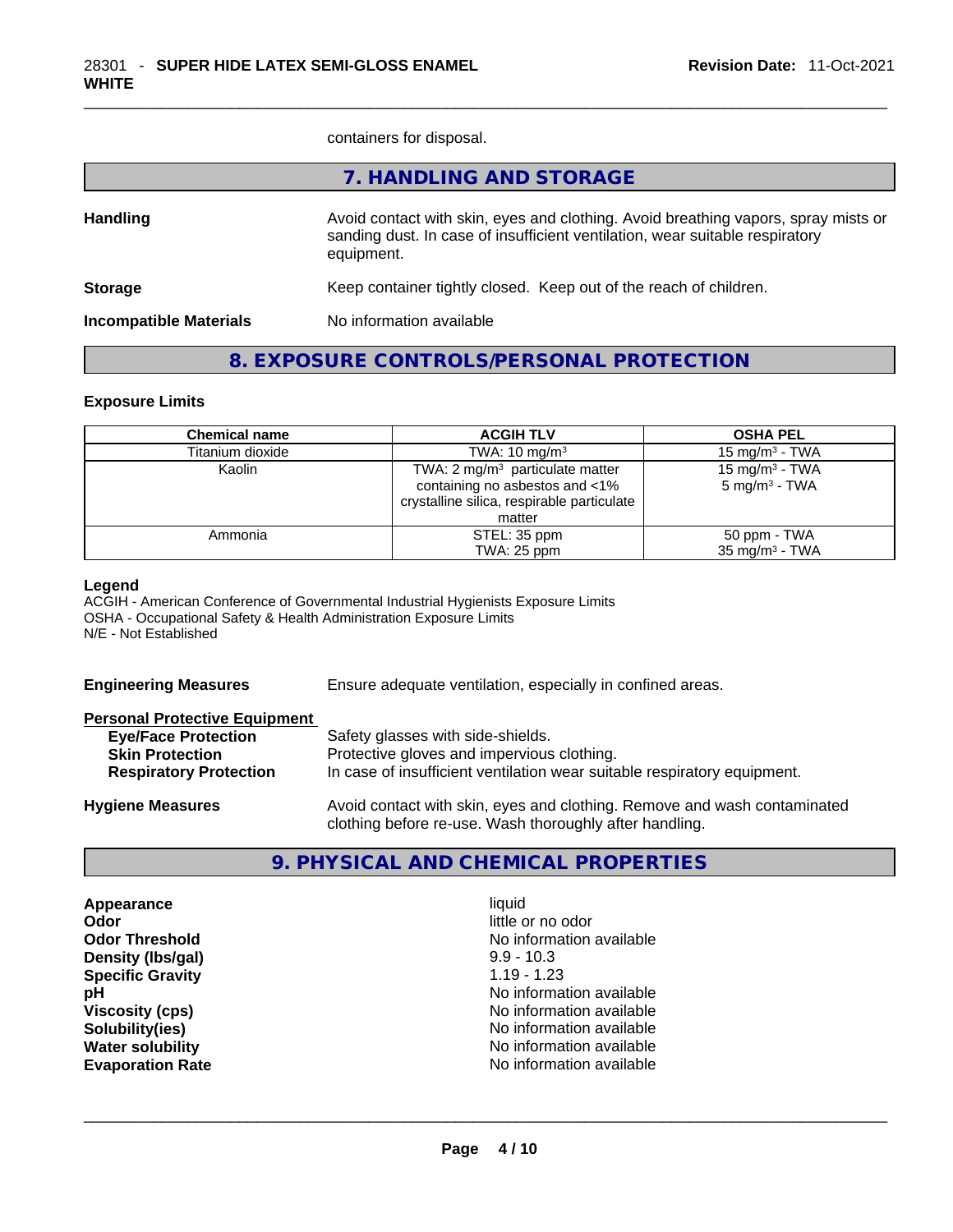**Vapor pressure Vapor pressure No information available Vapor density**<br> **We Solids**<br>
We Solids
25 - 45 **Wt. % Solids** 35 - 45 **Vol. % Solids Wt. % Volatiles** 55 - 65 **Vol. % Volatiles** 70 - 80 **VOC Regulatory Limit (g/L)** < 100 **Boiling Point (°F)** 212 **Boiling Point (°C) Freezing point (°F)** 32 **Freezing Point (°C)** 0<br> **Flash point (°F)** 0<br>
Not applicable **Flash point (°F)** Not applicable **Flash Point (°C) Method**<br> **Plammability (solid, gas)**<br> **Plammability (solid, gas)**<br> **Not** applicable **Flammability** (solid, gas) **Upper flammability limit:** Not applicable **Lower flammability limit:**<br> **Autoignition Temperature (°F)**<br>
Mo information available **Autoignition Temperature (°F) Autoignition Temperature (°C)** No information available **Decomposition Temperature (°F)** No information available **Decomposition Temperature (°C)** No information available **Partition coefficient** No information available

# **10. STABILITY AND REACTIVITY**

| <b>Reactivity</b>                         | Not Applicable                           |
|-------------------------------------------|------------------------------------------|
| <b>Chemical Stability</b>                 | Stable under normal conditions.          |
| <b>Conditions to avoid</b>                | Prevent from freezing.                   |
| <b>Incompatible Materials</b>             | No materials to be especially mentioned. |
| <b>Hazardous Decomposition Products</b>   | None under normal use.                   |
| <b>Possibility of hazardous reactions</b> | None under normal conditions of use.     |

**11. TOXICOLOGICAL INFORMATION** 

**Product Information Information on likely routes of exposure Principal Routes of Exposure** Eye contact, skin contact and inhalation. **Acute Toxicity Product Information** No information available **Symptoms related to the physical, chemical and toxicological characteristics Symptoms** No information available **Notifically and the set of the set of the set of the set of the set of the set of the set of the set of the set of the set of the set of the set of the set of the set of the set of the**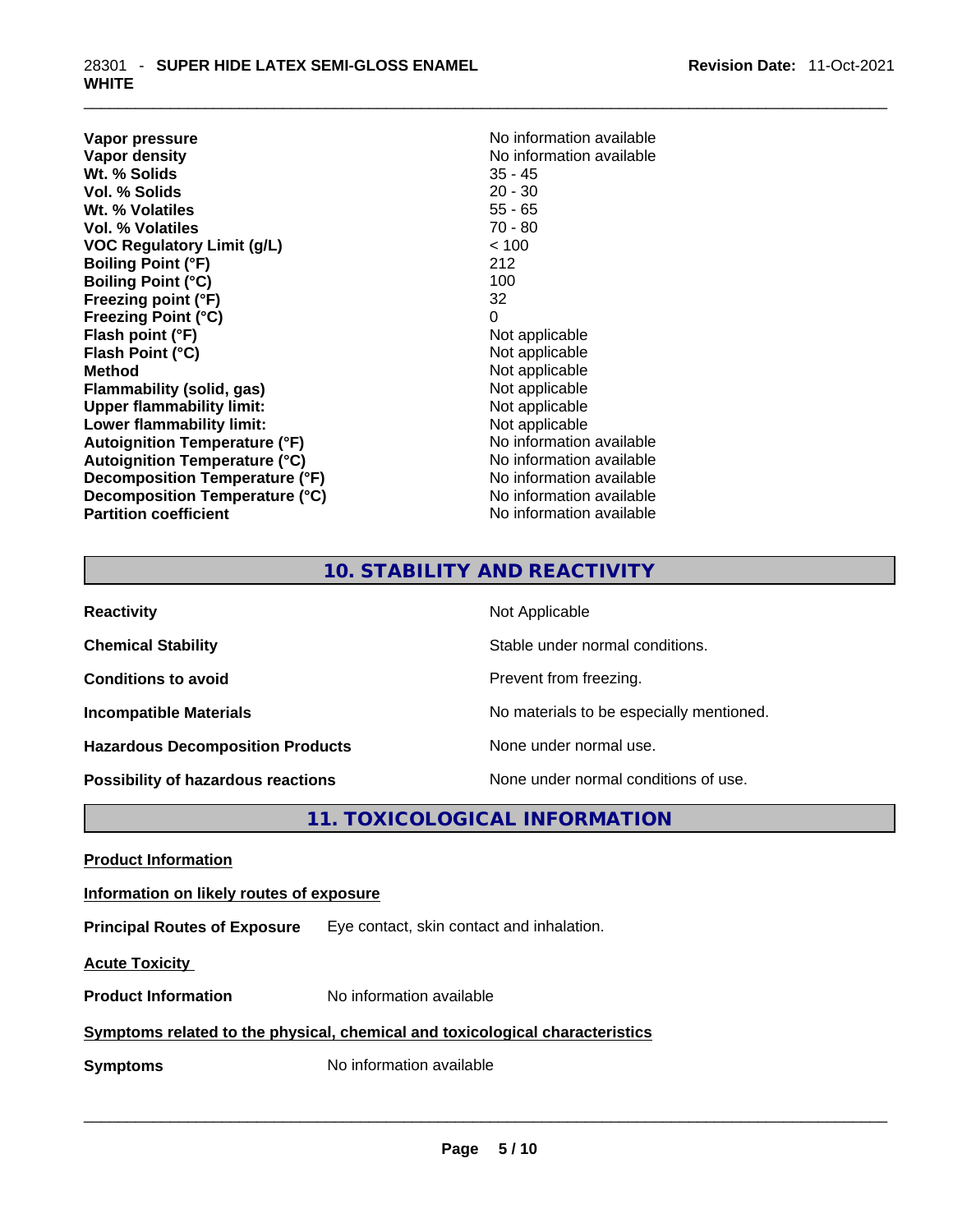## **Delayed and immediate effects as well as chronic effects from short and long-term exposure**

| Eye contact                     | May cause slight irritation.                                                      |
|---------------------------------|-----------------------------------------------------------------------------------|
| <b>Skin contact</b>             | Substance may cause slight skin irritation. Prolonged or repeated contact may dry |
|                                 | skin and cause irritation.                                                        |
| <b>Inhalation</b>               | May cause irritation of respiratory tract.                                        |
| Ingestion                       | Ingestion may cause gastrointestinal irritation, nausea, vomiting and diarrhea.   |
| <b>Sensitization</b>            | No information available                                                          |
| <b>Neurological Effects</b>     | No information available.                                                         |
| <b>Mutagenic Effects</b>        | No information available.                                                         |
| <b>Reproductive Effects</b>     | Possible risk of impaired fertility. Possible risk of harm to the unborn child.   |
| <b>Developmental Effects</b>    | No information available.                                                         |
| Target organ effects            | No information available.                                                         |
| <b>STOT - single exposure</b>   | No information available.                                                         |
| <b>STOT - repeated exposure</b> | No information available.                                                         |
| Other adverse effects           | No information available.                                                         |
| <b>Aspiration Hazard</b>        | No information available                                                          |

#### **Numerical measures of toxicity**

#### **The following values are calculated based on chapter 3.1 of the GHS document**

| <b>ATEmix (oral)</b>                     | 46335 mg/kg  |
|------------------------------------------|--------------|
| <b>ATEmix (dermal)</b>                   | 729853 mg/kg |
| ATEmix (inhalation-dust/mist) 339.1 mg/L |              |

#### **Component Information**

| Chemical name                                                                                 | Oral LD50                                      | Dermal LD50              | Inhalation LC50         |
|-----------------------------------------------------------------------------------------------|------------------------------------------------|--------------------------|-------------------------|
| Titanium dioxide<br>13463-67-7                                                                | > 10000 mg/kg (Rat)                            |                          |                         |
| Kaolin<br>1332-58-7                                                                           | $> 5000$ mg/kg (Rat)                           | $>$ 5000 mg/kg (Rat)     |                         |
| Propanoic acid, 2-methyl-,<br>monoester with<br>2,2,4-trimethyl-1,3-pentanediol<br>25265-77-4 | $=$ 3200 mg/kg (Rat)                           | > 15200 mg/kg (Rat)      |                         |
| Propylene glycol<br>$57 - 55 - 6$                                                             | $= 20$ g/kg (Rat)                              | $= 20800$ mg/kg (Rabbit) |                         |
| Ammonia<br>7664-41-7                                                                          | $=$ 350 mg/kg (Rat)                            |                          | $= 2000$ ppm (Rat) 4 h  |
| Trimethylolpropane<br>77-99-6                                                                 | $= 14100$ mg/kg (Rat)<br>$= 14000$ mg/kg (Rat) |                          | $> 0.29$ mg/L (Rat) 4 h |

#### **Chronic Toxicity**

### **Carcinogenicity**

*The information below indicates whether each agency has listed any ingredient as a carcinogen:.* 

| <b>Chemical name</b>    | IARC                 | <b>NTP</b> | OSHA   |
|-------------------------|----------------------|------------|--------|
|                         | Possible Human<br>2Β |            | ∟isted |
| ` Titanium 、<br>dioxide | Carcinoɑen           |            |        |

Titanium dioxide<br>
Carcinogen<br>
Carcinogen<br>
Carcinogen Listed<br>
Carcinogen Carcinogen Listed<br>
Carcinogen Carcinogen Listed<br>
Carcinogen Listed<br>
Carcinogen Listed<br>
Carcinogen Listed<br>
Carcinogen Listed<br>
Carcinogen Listed<br>
Carcin • Although IARC has classified titanium dioxide as possibly carcinogenic to humans (2B), their summary concludes: "No significant exposure to titanium dioxide is thought to occur during the use of products in which titanium dioxide is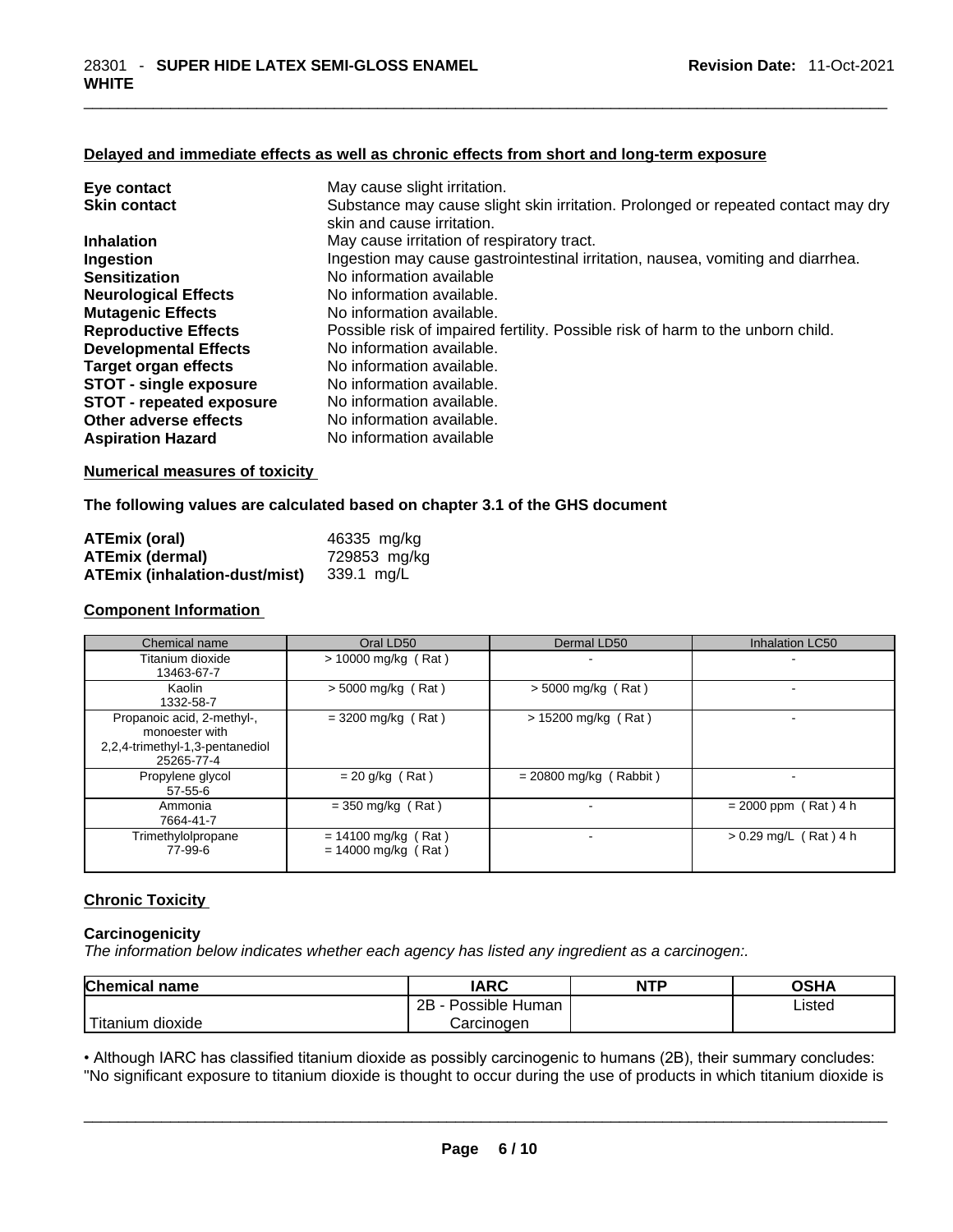bound to other materials, such as paint."

#### **Legend**

IARC - International Agency for Research on Cancer NTP - National Toxicity Program OSHA - Occupational Safety & Health Administration

**12. ECOLOGICAL INFORMATION** 

# **Ecotoxicity Effects**

The environmental impact of this product has not been fully investigated.

#### **Product Information**

#### **Acute Toxicity to Fish**

No information available

#### **Acute Toxicity to Aquatic Invertebrates**

No information available

#### **Acute Toxicity to Aquatic Plants**

No information available

#### **Persistence / Degradability**

No information available.

#### **Bioaccumulation**

There is no data for this product.

#### **Mobility in Environmental Media**

No information available.

#### **Ozone**

No information available

### **Component Information**

#### **Acute Toxicity to Fish**

Titanium dioxide  $LC50:$  > 1000 mg/L (Fathead Minnow - 96 hr.) Propylene glycol LC50: 710 mg/L (Fathead Minnow - 96 hr.)

#### **Acute Toxicity to Aquatic Invertebrates**

Propylene glycol EC50: > 10000 mg/L (Daphnia magna - 24 hr.)

#### **Acute Toxicity to Aquatic Plants**

No information available \_\_\_\_\_\_\_\_\_\_\_\_\_\_\_\_\_\_\_\_\_\_\_\_\_\_\_\_\_\_\_\_\_\_\_\_\_\_\_\_\_\_\_\_\_\_\_\_\_\_\_\_\_\_\_\_\_\_\_\_\_\_\_\_\_\_\_\_\_\_\_\_\_\_\_\_\_\_\_\_\_\_\_\_\_\_\_\_\_\_\_\_\_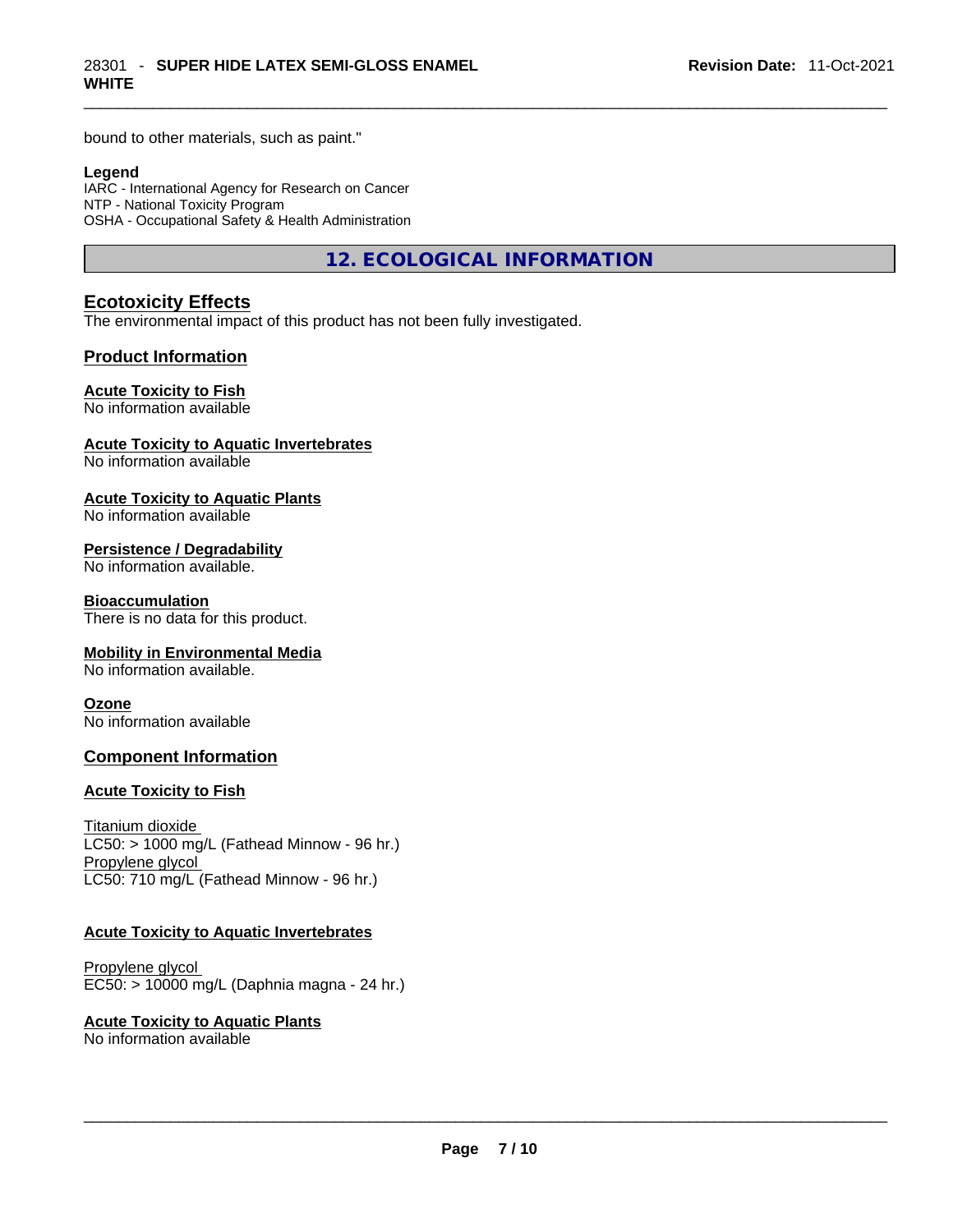| 13. DISPOSAL CONSIDERATIONS                                                                                                                                                                                               |
|---------------------------------------------------------------------------------------------------------------------------------------------------------------------------------------------------------------------------|
| Dispose of in accordance with federal, state, and local regulations. Local<br>requirements may vary, consult your sanitation department or state-designated<br>environmental protection agency for more disposal options. |
| 14. TRANSPORT INFORMATION                                                                                                                                                                                                 |
| Not regulated                                                                                                                                                                                                             |
| Not regulated                                                                                                                                                                                                             |
| Not regulated                                                                                                                                                                                                             |
| <b>15. REGULATORY INFORMATION</b>                                                                                                                                                                                         |
|                                                                                                                                                                                                                           |

# **International Inventories**

| <b>TSCA: United States</b> | Yes - All components are listed or exempt. |
|----------------------------|--------------------------------------------|
| <b>DSL: Canada</b>         | Yes - All components are listed or exempt. |

# **Federal Regulations**

#### **SARA 311/312 hazardous categorization**

| Acute health hazard               | Nο  |
|-----------------------------------|-----|
| Chronic Health Hazard             | Yes |
| Fire hazard                       | N٥  |
| Sudden release of pressure hazard | No  |
| Reactive Hazard                   | N٥  |

#### **SARA 313**

Section 313 of Title III of the Superfund Amendments and Reauthorization Act of 1986 (SARA). This product contains a chemical or chemicals which are subject to the reporting requirements of the Act and Title 40 of the Code of Federal Regulations, Part 372:

*None*

**Clean Air Act,Section 112 Hazardous Air Pollutants (HAPs) (see 40 CFR 61)** This product contains the following HAPs:

*None*

# **US State Regulations**

# **California Proposition 65**

**A** WARNING: Cancer and Reproductive Harm– www.P65warnings.ca.gov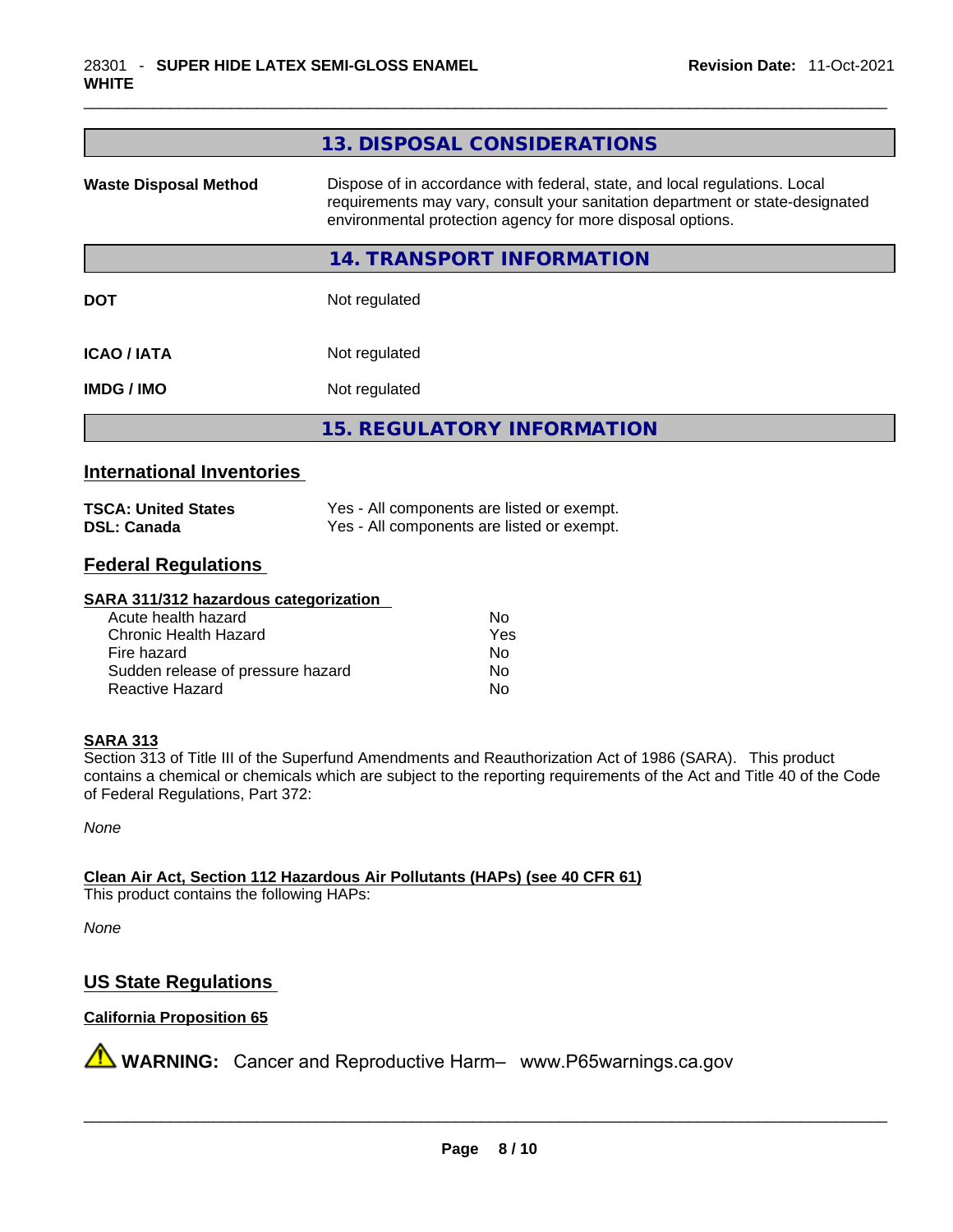#### **State Right-to-Know**

| <b>Chemical</b><br>name | <b>Massachusetts</b> | <b>New</b><br>. Jersev | Pennsylvania |
|-------------------------|----------------------|------------------------|--------------|
| <br>dioxide<br>litanium |                      |                        |              |
| (aolin                  |                      |                        |              |

#### **Legend**

X - Listed

# **16. OTHER INFORMATION**

| HMIS | Health: $2^*$ | <b>Flammability: 0</b> | <b>Reactivity: 0 PPE: -</b> |  |
|------|---------------|------------------------|-----------------------------|--|
|      |               |                        |                             |  |

#### **HMIS Legend**

- 0 Minimal Hazard
- 1 Slight Hazard
- 2 Moderate Hazard
- 3 Serious Hazard
- 4 Severe Hazard
- \* Chronic Hazard
- X Consult your supervisor or S.O.P. for "Special" handling instructions.

Note: The PPE rating has intentionally been left blank. Choose appropriate PPE that will protect employees from the hazards the material will *present under the actual normal conditions of use.* 

*Caution: HMISÒ ratings are based on a 0-4 rating scale, with 0 representing minimal hazards or risks, and 4 representing significant hazards or risks. Although HMISÒ ratings are not required on MSDSs under 29 CFR 1910.1200, the preparer, has chosen to provide them. HMISÒ ratings are to be used only in conjunction with a fully implemented HMISÒ program by workers who have received appropriate HMISÒ training. HMISÒ is a registered trade and service mark of the NPCA. HMISÒ materials may be purchased exclusively from J. J. Keller (800) 327-6868.* 

 **WARNING!** If you scrape, sand, or remove old paint, you may release lead dust. LEAD IS TOXIC. EXPOSURE TO LEAD DUST CAN CAUSE SERIOUS ILLNESS, SUCH AS BRAIN DAMAGE, ESPECIALLY IN CHILDREN. PREGNANT WOMEN SHOULD ALSO AVOID EXPOSURE.Wear a NIOSH approved respirator to control lead exposure. Clean up carefully with a HEPA vacuum and a wet mop. Before you start, find out how to protect yourself and your family by contacting the National Lead Information Hotline at 1-800-424-LEAD or log on to www.epa.gov/lead.

| <b>Prepared By</b>                               | <b>Product Stewardship Department</b><br>Benjamin Moore & Co.<br>101 Paragon Drive<br>Montvale, NJ 07645<br>800-225-5554 |  |  |
|--------------------------------------------------|--------------------------------------------------------------------------------------------------------------------------|--|--|
| <b>Revision Date:</b><br><b>Revision Summary</b> | 11-Oct-2021<br>Not available                                                                                             |  |  |

Disclaimer

The information contained herein is presented in good faith and believed to be accurate as of the effective date shown above. This information is furnished without warranty of any kind. Employers should use this information only as a **supplement to other information gathered by them and must make independent determination of suitability and** completeness of information from all sources to assure proper use of these materials and the safety and health of